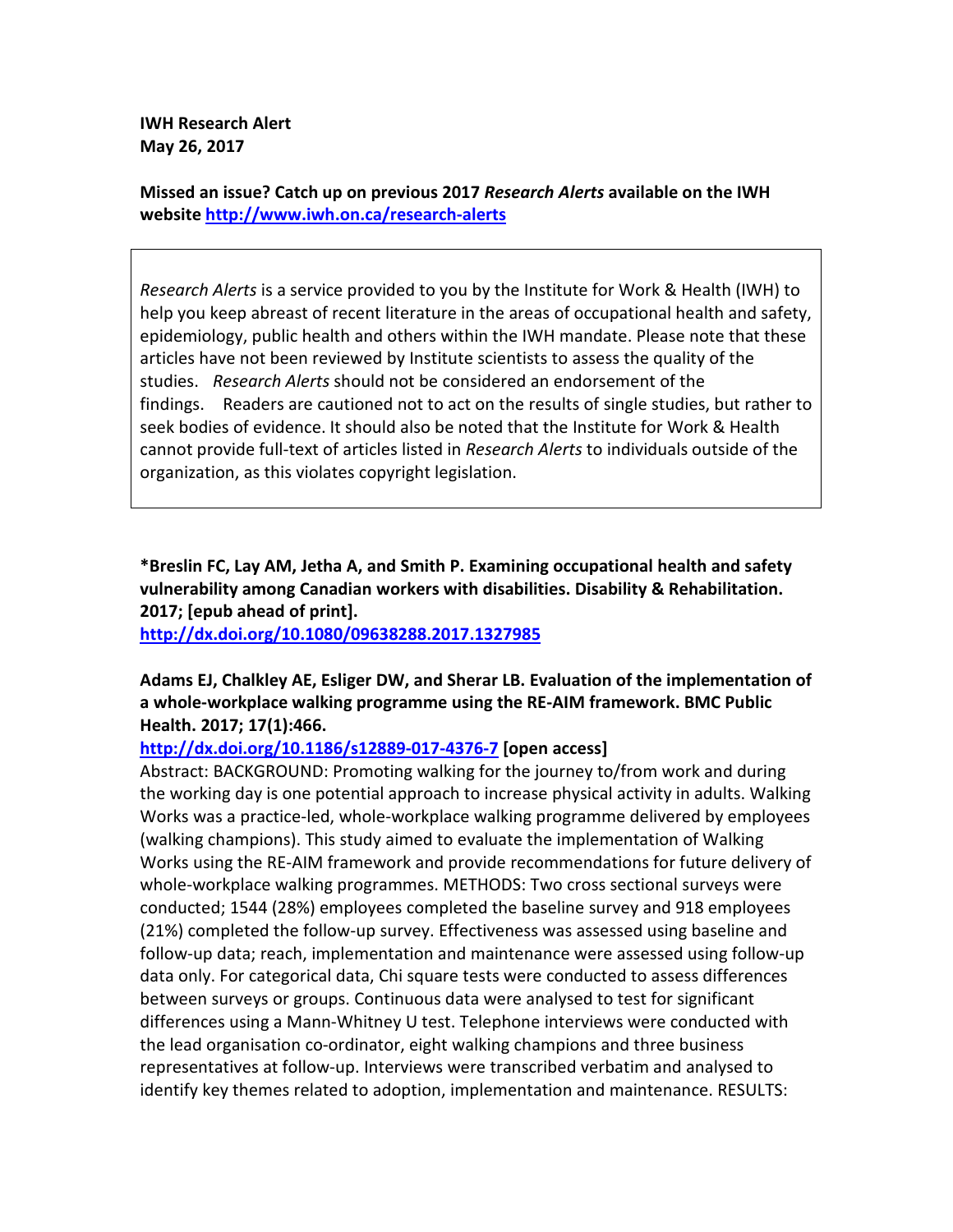Adoption: Five workplaces participated in Walking Works. Reach: 480 (52.3%) employees were aware of activities and 221 (24.1%) participated. IMPLEMENTATION: A variety of walking activities were delivered. Some programme components were not delivered as planned which was partly due to barriers in using walking champions to deliver activities. These included the walking champions' capacity, skills, support needs, ability to engage senior management, and the number and type of activities they could deliver. Other barriers included lack of management support, difficulties communicating information about activities and challenges embedding the programme into normal business activities. Effectiveness: No significant changes in walking to/from work or walking during the working day were observed. Maintenance: Plans to continue activities were mainly dependent on identifying continued funding. CONCLUSIONS: RE-AIM provided a useful framework for evaluating Walking Works. No changes in walking behaviour were observed. This may have been due to barriers in using walking champions to deliver activities, programme components not being delivered as intended, the types of activities delivered, or lack of awareness and participation by employees. Recommendations are provided for researchers and practitioners implementing future whole-workplace walking programmes

**Boydell K, Dew A, Hodgins M, Bundy A, Gallego G, Iljadica A, Lincoln M, Pignatiello A, Teshima J, and Willis D. Deliberative dialogues between policy makers and researchers in Canada and Australia. Journal of Disability Policy Studies. 2017; 28(1):13-22. http://dx.doi.org/10.1177/1044207317694840** 

**Caskey J and Ozel NB. Earnings expectations and employee safety. Journal of Accounting and Economics. 2017; 63:121-141. http://dx.doi.org/10.1016/j.jacceco.2016.12.002** 

# **Danielsson L, Bertilsson M, Holmgren K, and Hensing G. Working in dissonance: experiences of work instability in workers with common mental disorders. BMC Public Health. 2017; 17(1):472.**

### **http://dx.doi.org/10.1186/s12889-017-4388-3 [open access]**

Abstract: BACKGROUND: Common mental disorders have a negative impact on work functioning, but less is known about the process when the functioning starts to destabilize. This study explores experiences of work instability in workers with common mental disorders. METHODS: A grounded theory study using a theoretical sampling frame, individual in-depth interviews and a constant comparative analysis conducted by a multidisciplinary research team. The sample involved 27 workers with common mental disorders, currently working full or part time, or being on sick leave not more than 6 months. They were women and men of different ages, representing different occupations and illness severity. RESULTS: A general process of work instability was conceptualized by the core category Working in dissonance: captured in a bubble inside the work stream. The workers described that their ordinary fluency at work was disturbed. They distanced themselves from other people at and outside work, which helped them to regain their flow but simultaneously made them feel isolated. Four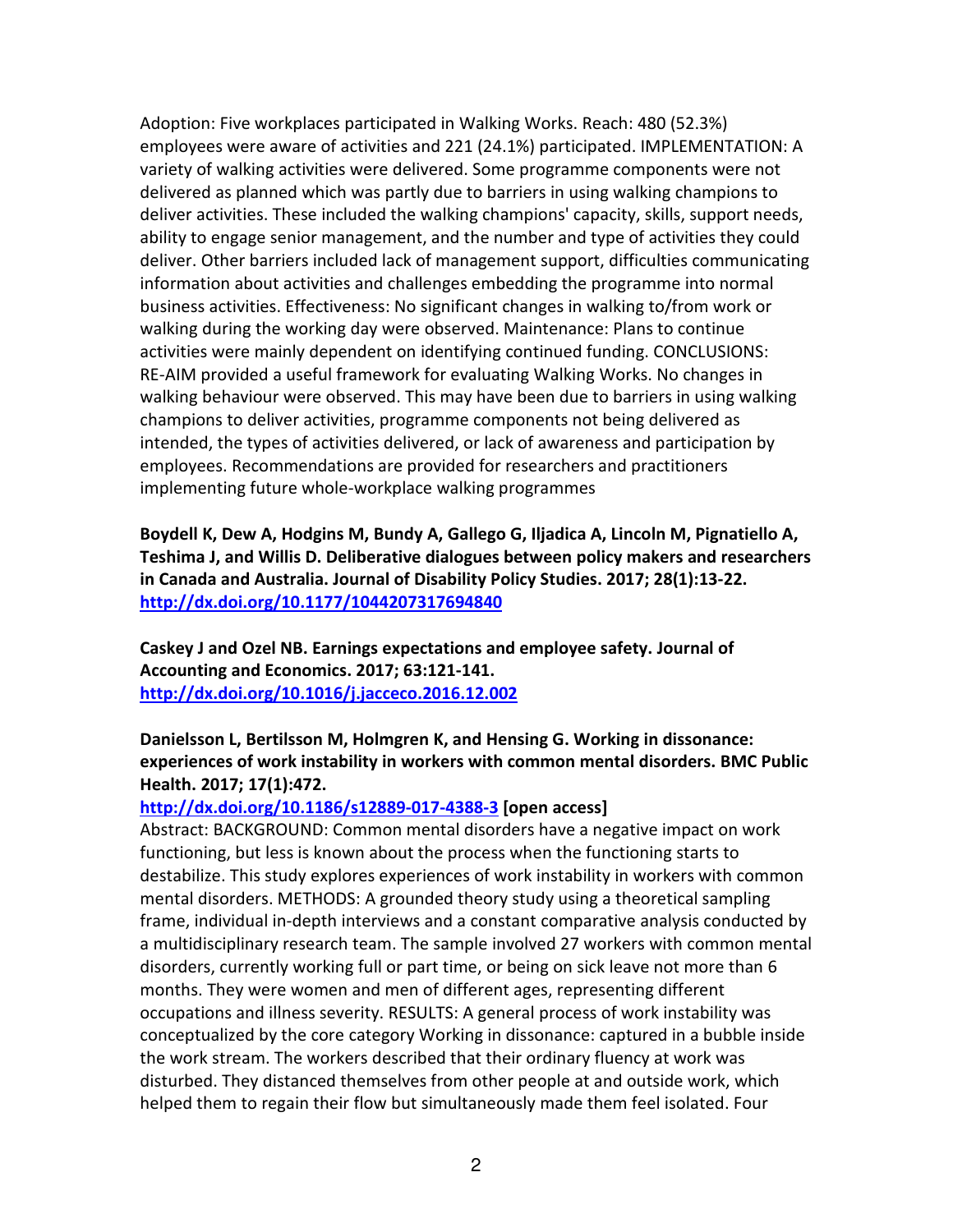categories described sub-processes of the dissonance: Working out of rhythm, Working in discomfort, Working disconnected and Working in a no man's land. CONCLUSIONS: The experience of work instability in CMDs was conceptualized as "working in dissonance", suggesting a multifaceted dissonance at work, characterized by a sense of being caught up, as if in a bubble. Focusing on how the worker can re-enter their flow at work when experiencing dissonance is a new approach to explore in occupational and clinical settings

# **Hallman DM, Birk JM, and Holtermann A. Objectively measured physical activity and 12-month trajectories of neck-shoulder pain in workers: A prospective study in DPHACTO. Scandinavian Journal of Public Health. 2017; 45(3):288-298. http://dx.doi.org/10.1177/1403494816688376**

Abstract: AIMS: This study aimed to investigate the association between objectively measured physical activity at work and leisure and the intensity (mean level and time course) of neck-shoulder pain (NSP) over 12 months among male and female blue collar workers. METHODS: Data were obtained from 625 blue collar workers from the Danish cohort DPHACTO. Physical activity was measured objectively at baseline using accelerometers. The percentage of time spent in physical activity (walking, climbing stairs, running and cycling) was calculated for both work and leisure time. Longitudinal data on the intensity of NSP (numerical rating scale 0-10) were collected using text messages every fourth week over 12 months. Linear mixed models were used to investigate the associations between occupational physical activity (OPA) and leisure time physical activity (LTPA) and the trajectories of the intensity of NSP, adjusted for individual, biomechanical and psychosocial factors, and baseline pain. RESULTS: OPA was not associated with the mean intensity of NSP over 12 months. LTPA was negatively associated with the mean intensity of NSP both among men ( B=-0.71, 95% CI -1.31 to -0.11) and women ( B=-0.85, 95% CI -1.57 to -0.13). Sex interactions on the 12-month trajectories of NSP showed that higher physical activity was associated with a slower reduction in NSP among men for OPA only ( B=0.03, 95% CI 0.01-0.05) and women for LTPA only ( B=0.05, 95% CI 0.00-0.09). CONCLUSIONS: We found that more time in LTPA was associated with a lower overall intensity of NSP over 12 months among blue collar workers. However, depending on sex and domain, high physical activity had an unfavourable effect on the course of NSP over 12 months

## **Harris K, Krygsman S, Waschenko J, and Laliberte RD. Ageism and the Older Worker: A Scoping Review. Gerontologist. 2017; [epub ahead of print]. http://dx.doi.org/10.1093/geront/gnw194**

Abstract: PURPOSE OF THE STUDY: Given the policy shifts toward extended work lives, it is critically important to address barriers that older workers may face in attaining and maintaining satisfactory work. This article presents a scoping review of research addressing ageism and its implications for the employment experiences and opportunities of older workers. DESIGN AND METHODS: The five-step scoping review process outlined by Arksey and O'Malley was followed. The data set included 43 research articles. RESULTS: The majority of articles were cross-sectional quantitative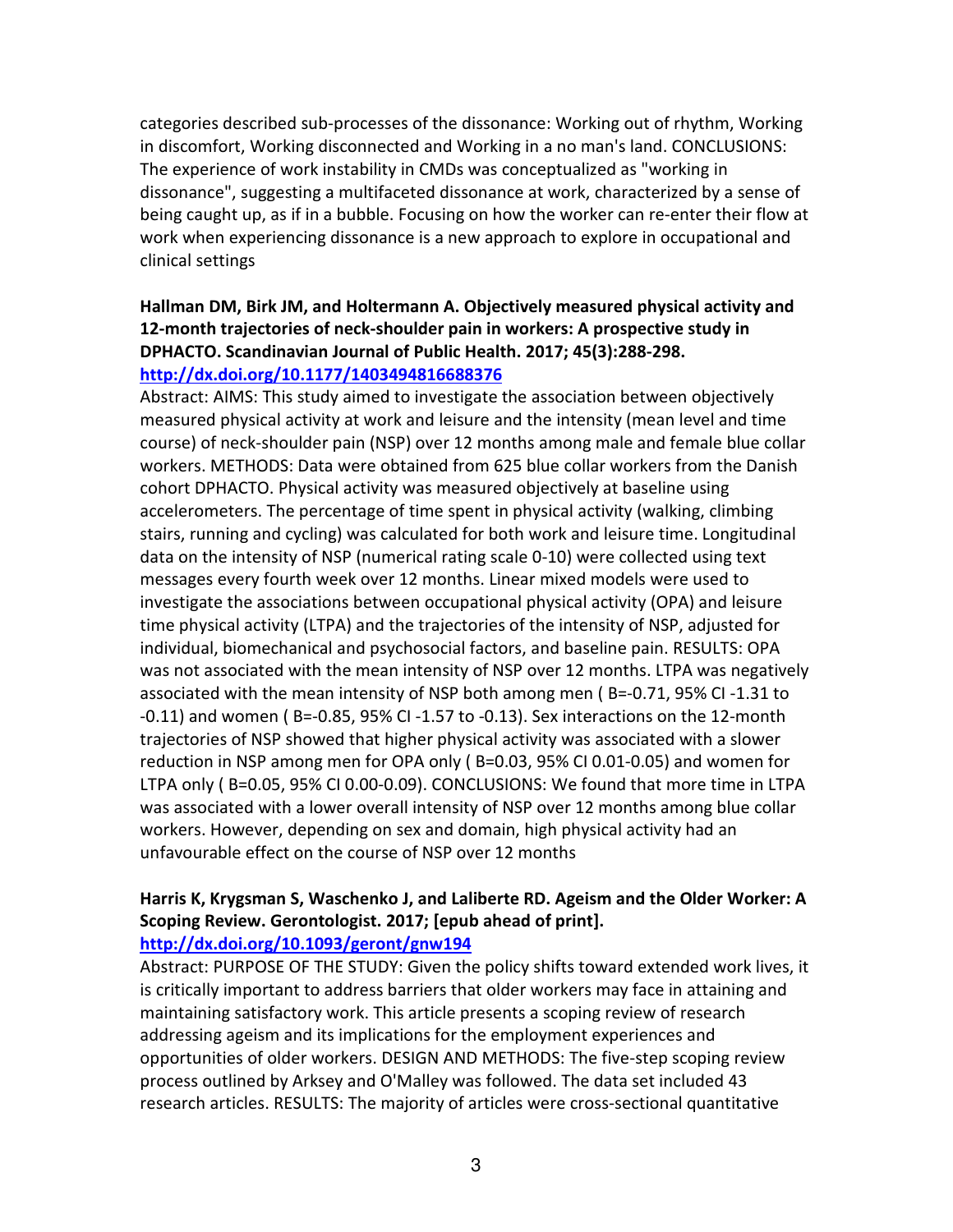surveys, and various types of study participants (older workers, human resource personnel/manager, employers, younger workers, undergraduate students) were included. Four main themes, representing key research emphases, were identified: stereotypes and perceptions of older workers; intended behavior toward older workers; reported behavior toward older workers; and older workers' negotiation of ageism. IMPLICATIONS: Existing research provides a foundational evidence base for the existence of ageist stereotypes and perceptions about older workers and has begun to demonstrate implications in relation to intended behaviors and, to a lesser extent, actual behaviors toward older workers. A few studies have explored how aging workers attempt to negotiate ageism. Further research that extends beyond cross-sectional surveys is required to achieve more complex understandings of the implications of ageism and inform policies and practices that work against ageism

## **Hutting N, Oswald W, Staal JB, Engels JA, Nouwens E, van-der Sanden MWN, and Heerkens YF. Physical therapists and importance of work participation in patients with musculoskeletal disorders: a focus group study. BMC Musculoskeletal Disorders. 2017; 18(1):196.**

#### **http://dx.doi.org/10.1186/s12891-017-1546-9 [open access]**

Abstract: BACKGROUND: Musculoskeletal disorders are a major health problem resulting in negative effects on wellbeing and substantial costs to society. Work participation is associated with positive benefits for both mental and physical health. Potentially, generalist physical therapists (GPTs) can play an important role in reducing absenteeism, presenteeism and associated costs in patients with musculoskeletal disorders. However, work participation is often insufficiently addressed within generalist physical therapy practice (GPTP). Therefore, this study evaluates whether GPTs take work participation into account as a determining factor in patients with musculoskeletal disorders, and how this might be improved. METHODS: This qualitative study consisted of seven focus groups involving 30 participants: 21 GPTs and 9 occupational physical therapists (OPTs). Based on an interview guide, participants were asked how they integrate work participation within their practice, how they collaborate with other professionals, and how GPTs can improve integration of the patient's work within their practice. RESULTS: Although participants recognized the importance of work participation, they mentioned that the integration of this item in their GPTP could be improved. Generally, GPTs place insufficient priority on work participation. Moreover, there is a lack of cooperation between the generalist physical therapist and (other) occupational healthcare providers (including OPTs), and the borderlines/differences between generalist physcial therapy and occupational health physcial therapy were sometimes unclear. GPTs showed a lack of knowledge and a need for additional information about several important work-related factors (e.g. work content, physical and psychosocial working conditions, terms of employment). CONCLUSIONS: Although a patient's work is important, GPTs take insufficient account of work participation as a determining factor in the treatment of patients with musculoskeletal disorders. GPTs often lack specific knowledge about work-related factors, and there is insufficient cooperation between OPTs and other occupational healthcare providers. The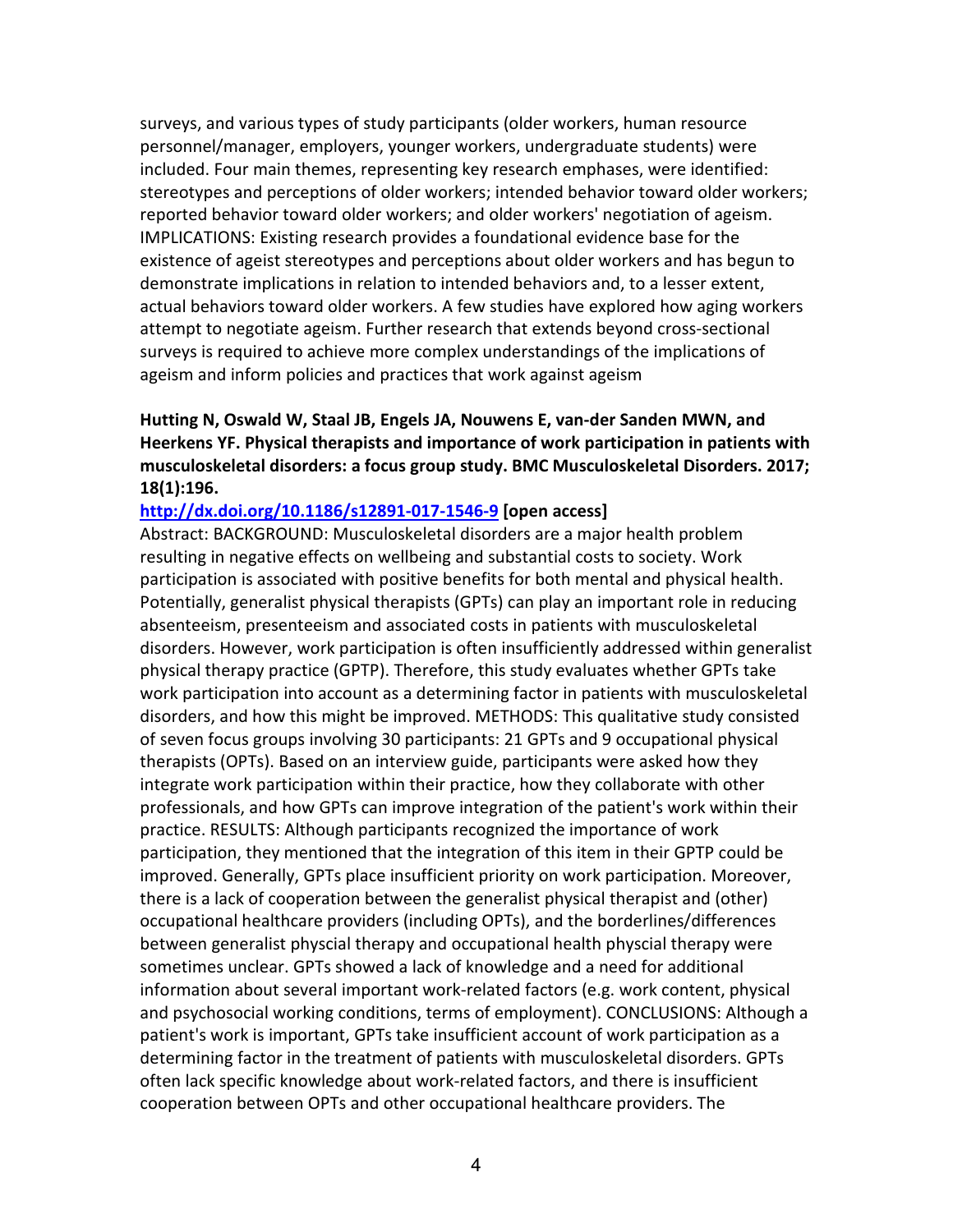integration of work participation within GPTP, and the cooperation between GPTs and other occupational healthcare providers, show room for improvement

# **Jamieson SD and Tuckey MR. Mindfulness interventions in the workplace: A critique of the current state of the literature. Journal of Occupational Health Psychology. 2017; 22(2):180-193.**

### **http://dx.doi.org/10.1037/ocp0000048**

Abstract: There is growing research interest regarding the significance of mindfulness in the workplace. Within this body of knowledge, research investigating the effects of mindfulness interventions on employee health and well-being has strong practical implications for organizations. A sound understanding of the current state of the workplace mindfulness intervention literature will help inform the suitability of these interventions within the workplace domain, and how to improve the conduct and communication of intervention-oriented research. Accordingly, in this article, we systematically review 40 published articles of mindfulness interventions in the workplace to identify ways in which these interventions could be improved, and how to overcome methodological concerns that threaten study validity. Studies selected for review were published peer-reviewed, primary empirical research studies written in English, with a focus on a workplace mindfulness intervention. We discuss a range of issues evident within this body of literature, including conceptualizations of mindfulness; the adaptation of protocols to work settings; internal validity in relation to random allocation and control conditions; the use of manipulation checks; attrition, adherence, acceptability, and maintenance of interventions; utilizing objective cognitive measures; examining organizational and well-being outcomes; and establishing boundary conditions. Overall, this review provides a resource to inform scholars to advance this line of inquiry and practitioners who are considering implementing a mindfulness intervention for employees. (PsycINFO Database Record).

# **Knottnerus JA and Tugwell P. Evidence-based medicine: achievements and prospects [editorial]. Journal of Clinical Epidemiology. 2017; 84:1-2. http://dx.doi.org/10.1016/j.jclinepi.2017.02.006**

## **Kothari A and Wathen CN. Integrated knowledge translation: digging deeper, moving forward. Journal of Epidemiology & Community Health. 2017; 71(6):619-623. http://dx.doi.org/10.1136/jech-2016-208490**

Abstract: BACKGROUND: Integrated knowledge translation has risen in popularity as a solution to the underuse of research in policy and practice settings. It engages knowledge users-policymakers, practitioners, patients/consumers or their advocates, and members of the wider public-in mutually beneficial research that can involve the joint development of research questions, data collection, analysis and dissemination of findings. Knowledge that is co-produced has a better chance of being implemented. DISCUSSION: The purpose of this paper is to update developments in the field of integrated knowledge translation through a deeper analysis of the approach in practice-oriented and policy-oriented health research. We present collaborative models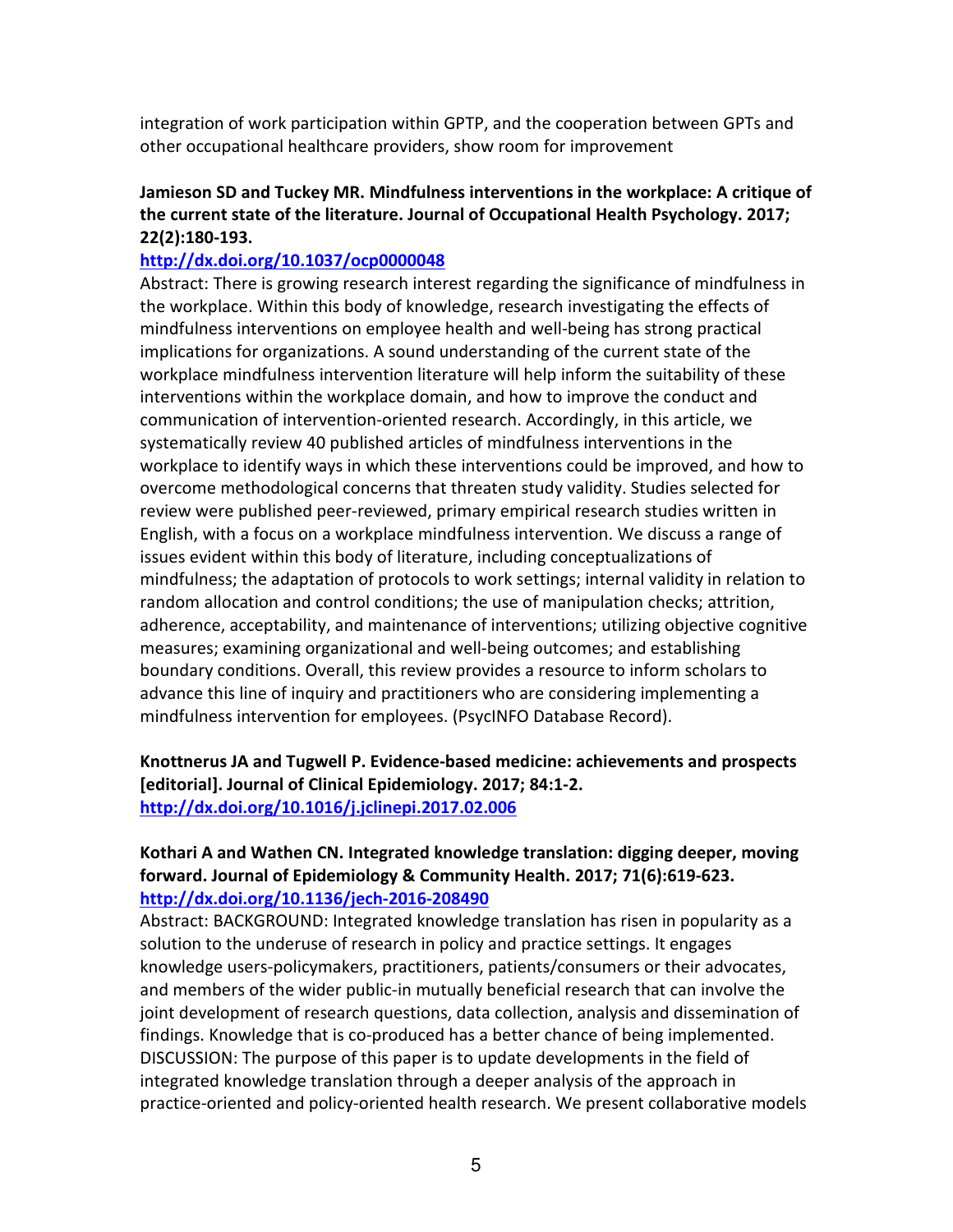that fall outside the scope of integrated knowledge translation, but then explore consensus-based approaches and networks as alternate sites of knowledge co-production. We discuss the need to advance the field through the development, or use, of data collection and interpretation tools that creatively engage knowledge users in the research process. Most importantly, conceptually relevant outcomes need to be identified, including ones that focus on team transformation through the co-production of knowledge. CONCLUSIONS: We explore some of these challenges and benefits in detail to help researchers understand what integrated knowledge translation means, and whether the approach's potential added value is worth the investment of time, energy and other resources

**Nolan C and Gleeson CI. The transition to employment: the perspectives of students and graduates with disabilities. Scandinavian Journal of Disability Research. 2017; 19(3):230-244.** 

**http://dx.doi.org/10.1080/15017419.2016.1240102**

**Ostrovsky Y. Doing as well as one's parents? Tracking recent changes in absolute income mobility in Canada. Economic Insights. 2017; 73:1-6. http://www.statcan.gc.ca/pub/11-626-x/11-626-x2017073-eng.htm**

**Puig-Ribera A, Bort-Roig J, Gine-Garriga M, Gonzalez-Suarez AM, Martinez-Lemos I, Fortuno J, Martori JC, Munoz-Ortiz L, Mila R, Gilson ND, and McKenna J. Impact of a workplace 'sit less, move more' program on efficiency-related outcomes of office employees. BMC Public Health. 2017; 17(1):455.** 

**http://dx.doi.org/10.1186/s12889-017-4367-8 [open access]**

Abstract: BACKGROUND: Few studies have examined the impact of 'sit less, move more' interventions on workplace performance. This study assessed the short and mid-term impacts of and patterns of change within, a 19-week workplace web-based intervention (Walk@WorkSpain; W@WS; 2010-11) on employees presenteeism, mental well-being and lost work performance. METHODS: A site randomised control trial recruited employees at six Spanish university campuses (n = 264; 42 +/- 10 years; 171 female), assigned by worksite and campus to an Intervention (IG; used W@WS;  $n = 129$ ; 87 female) or an active Comparison group (A-CG; pedometer, paper diary and self-reported sitting time; n = 135; 84 female). A linear mixed model assessed changes between the baseline, ramping (8 weeks), maintenance (11 weeks) and follow-up (two months) phases for the IG versus A-CG on (i) % of lost work productivity (Work Limitations Questionnaire; WLQ); (ii) three scales for presenteeism (WLQ) assessing difficulty meeting scheduling demands (Time), performing cognitive and inter-personal tasks (Mental-Interpersonal) and decrements in meeting the quantity, quality and timeliness of completed work (Output); and (iii) mental well-being (Warwick-Edinburgh Mental Well-being Scale). T-tests assessed differences between groups for changes on the main outcomes. In the IG, a multivariate logistic regression model identified patterns of response according to baseline socio-demographic variables, physical activity and sitting time. RESULTS: There was a significant 2 (group) x 2 (program time points) interaction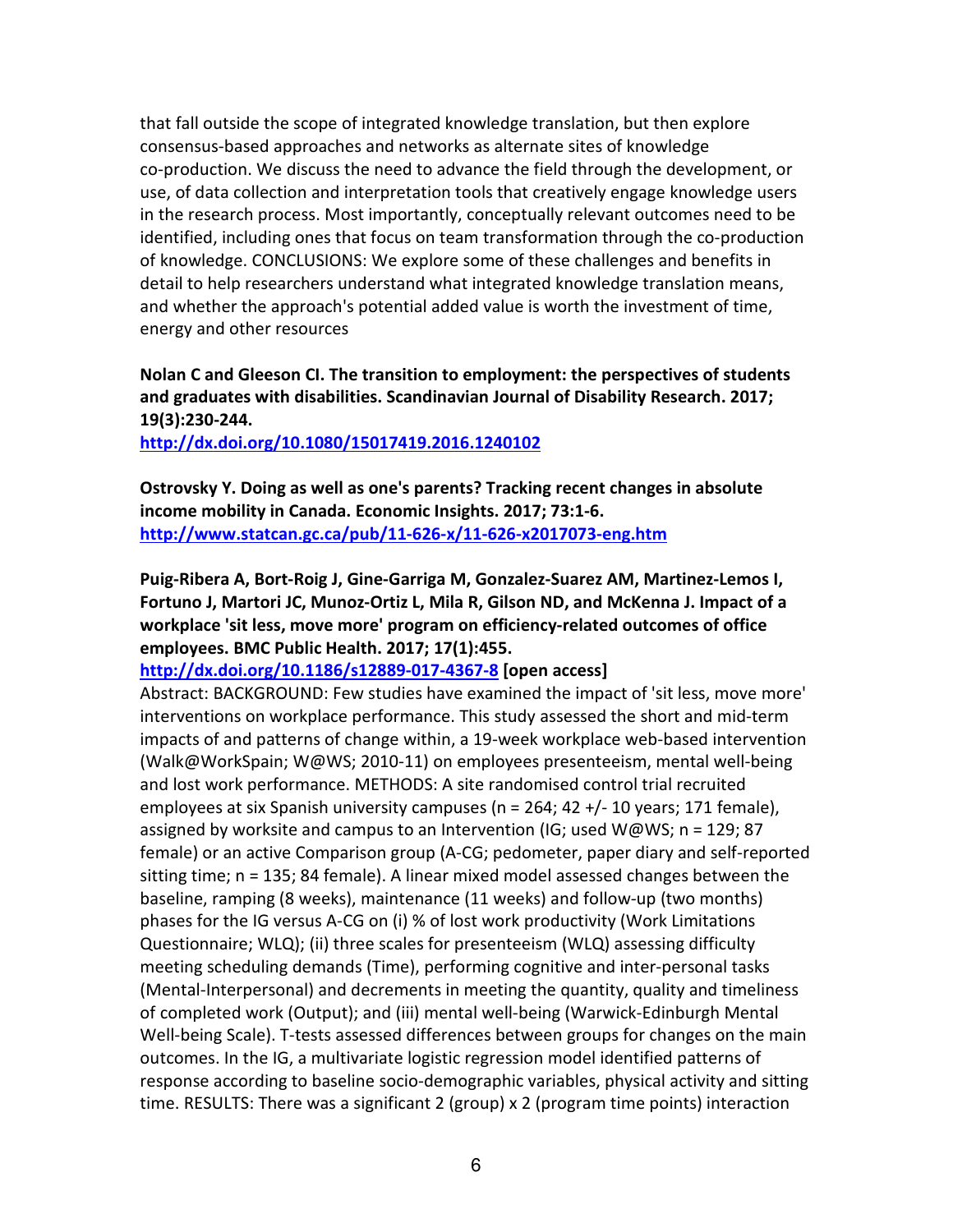for the Time (F [3]=8.69, p = 0.005), Mental-Interpersonal (F [3]=10.01, p = 0.0185), Output scales for presenteeism (F  $[3]$ =8.56, p = 0.0357), and for % of lost work performance (F [3]=10.31, p = 0.0161). Presenteeism and lost performance rose significantly in both groups across all study time points; after baseline performance was consistently better in the IG than in the A-CG. Better performance was linked to employees being more active (Time,  $p = 0.041$ ) and younger (Mental-interpersonal,  $p =$ 0.057; Output, p = 0.017). Higher total sitting time during nonworking days (Mental-interpersonal,  $p = 0.019$ ) and lower sitting time during workdays (WLQ Index,  $p$ ) = 0.013) also improved performance. CONCLUSION: Versus an active comparison condition, a 'sit less, move more` workplace intervention effectively reduced an array of markers of lost workday productivity. TRIAL REGISTRATION: NCT02960750 ; Date of registration: 07/11/2016

### **Suman A, Schaafsma FG, Bamarni J, Van Tulder MW, and Anema JR. A multimedia campaign to improve back beliefs in patients with non-specific low back pain: a process evaluation. BMC Musculoskeletal Disorders. 2017; 18(1):200. http://dx.doi.org/10.1186/s12891-017-1551-z [open access]**

Abstract: BACKGROUND: Low back pain (LBP) is one of the most prevalent and costly disorders worldwide. To reduce its burden in the Netherlands, implementation of a multidisciplinary guideline for LBP was supported by a multifaceted eHealth campaign for patients with LBP. The current study aims 1) to evaluate whether the implementation strategy was performed as planned; 2) to assess the feasibility, barriers and facilitators of the patient based eHealth campaign; 3) to gain insight into the satisfaction and experiences of patients with various ethnic backgrounds with the implementation strategy and to make a comparison between them; and 4) to explore the association between exposure to and satisfaction with the implementation strategy. METHODS: This process evaluation was performed using the Linnan and Steckler framework, and used a mixed methods approach for data collection and analysis. The relationship between satisfaction of patients and exposure to the strategy was statistically examined. Semi-structured interviews were analysed using qualitative data analysis methods. RESULTS: Two hundred and fourteen patients participated in the quantitative, and 44 in the qualitative analysis. Most were female and had a high level of education. Many patients did not use the campaign at all or only once, and those that did rated it as reasonable. Patient satisfaction with the campaign increased significantly with an increase in its use. Qualitative analysis showed that four main themes played a role in campaign rating and use: satisfaction with intervention components, perceived benefits of the intervention, usage of the intervention, and satisfaction with the medium used. CONCLUSION: This process evaluation showed that the eHealth campaign was used only by a small proportion of patients with non-specific LBP. It seemed that the campaign was offered to the patients too late, that the lay-out of the campaign did not meet patient needs, and that healthcare providers rarely discussed the campaign with their patients, while involvement of those providers seemed to improve trustworthiness of the campaign and increase its usage. It is important to invest effort into healthcare providers to motivate patients to use eHealth intervention and to tailor